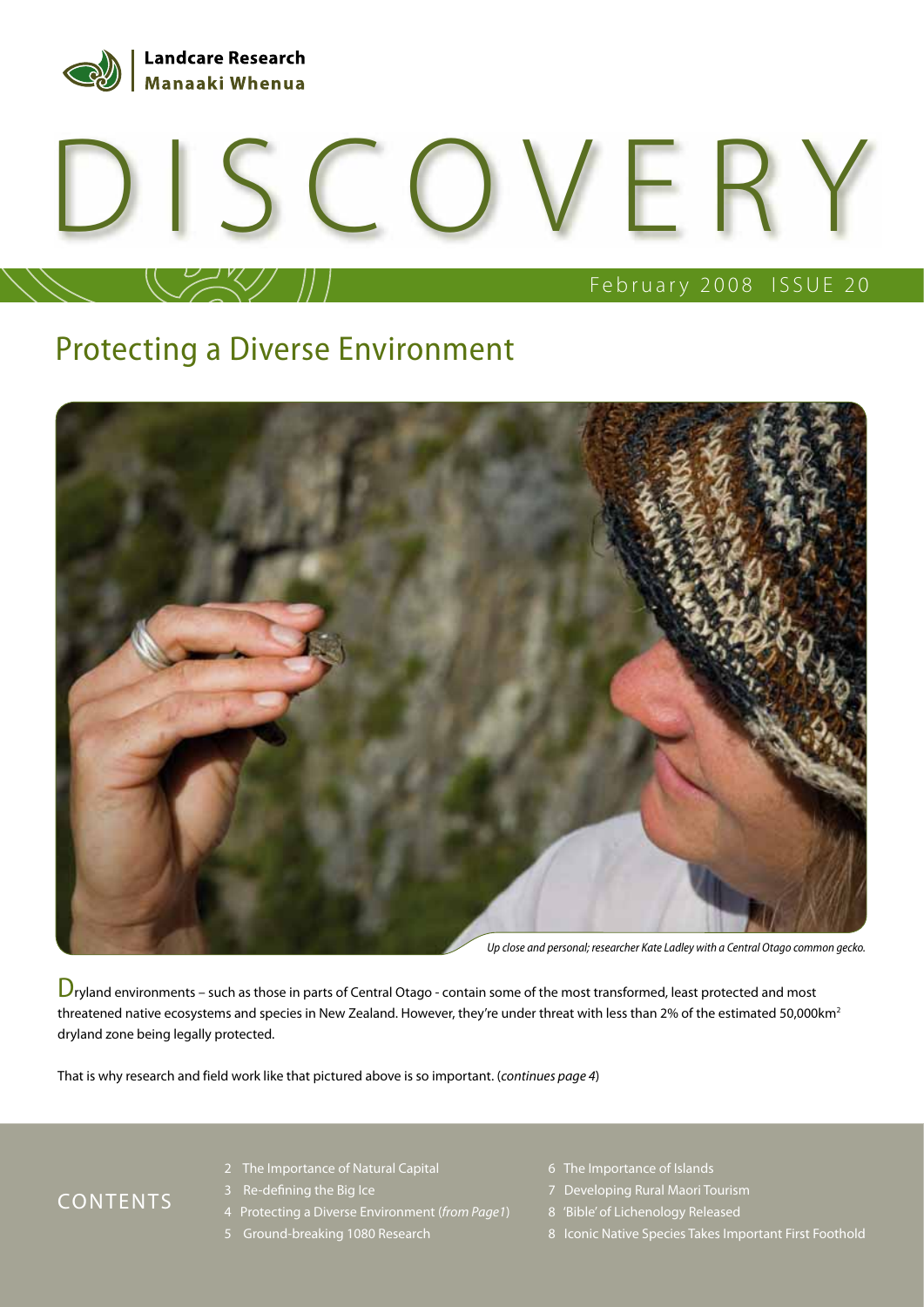#### The Importance of Natural Capital

In the last edition of Discovery I introduced the concept of natural capital and briefly mentioned its critical importance to New Zealand's successful future. The term natural capital emerged during the 1990's and was extended through books such as Natural Capitalis (1999) and Capitalism as if the World Matters (2005). Natural capital in its simplest form compares natural resources and ecological processes to 'money in the bank'. Natural resources have biological limits – either because they are finite (i.e. non-renewable such as fossil oil and land) or because the biological processes for their renewal such as reproduction and growth restrict their rate of replenishment (e.g. fish, timber). Nature also provides



ecosystem services; a forest, in addition to wood fibre provides water storage and habitat and helps in the regulation of the atmosphere and climate. A range of market-based instruments for ecosystem services – such as for carbon, water and nutrients – have been established to encourage better use and care of natural resources. This trend is set to accelerate.

New Zealanders until recently have enjoyed a relative abundance of natural resources and only modest restrictions have been applied to their use. Fishing quotas, introduced with much consternation in October 1986 were an early and world-leading attempt to manage New Zealand fisheries at a sustainable level. We now recognise the wisdom in this, even with still incomplete information about the dynamics of marine populations and the multiplicity of factors that influence these over time. We see more vividly problems of over allocation of water and the pressures of urban expansion on our, often highest quality, land. Constraining resource-use where previously only light or no regulation applied is contentious; reducing or reallocating the use of natural resources from those who first secured a right to their use to a higher value and/or more sustainable uses is typically fraught with legal challenge and vitriolic debate.

Despite these difficulties most people appreciate that continuing to manage our natural capital as we are now is neither equitable to future generations nor a sensible way to support a vibrant economy in the long run. Not surprisingly, industries dependent on natural resources increasingly appreciate that their "license to operate" with the wider public and the prices they receive from the market are dependent on the effective stewardship of all of the assets under their care.

These are some of the reasons why natural capital is central to the science undertaken at Landcare Research. The concept of natural capital builds a bridge between the environment, economy and community. It shapes our vision, "Quality of life and economic well-being from healthy land environments" and enjoins us to build strong links with business and communities. Effective stewardship of natural resources in the context of a modern, export-orientated economy requires an excellent understanding of how ecosystems work and how they respond to different policy instruments and management practices – all areas where we have world-leading science.

Balancing the conflicting demands of growth necessary to maintain an economy that provides a standard of living that makes New Zealand a most attractive place to live and work is very challenging. For that reason we continuously seek fresh ways to bring our best scientific talent together with those in the government and business sectors to find fresh solutions to, often old, problems. We are excited by the enormous increase in contact with companies and organisations through programmes such as carboNZero – they have brought new insights into where we should direct our science and how we can work more effectively to meet end-user needs. It is in this spirit that we always welcome your feedback and suggestions on any of the topics presented in Discovery or our website (www.landcareresearch.co.nz ). In the next edition of Discovery I will elaborate further on the development of markets for ecosystem services.

Warren Parker Chief Executive Landcare Research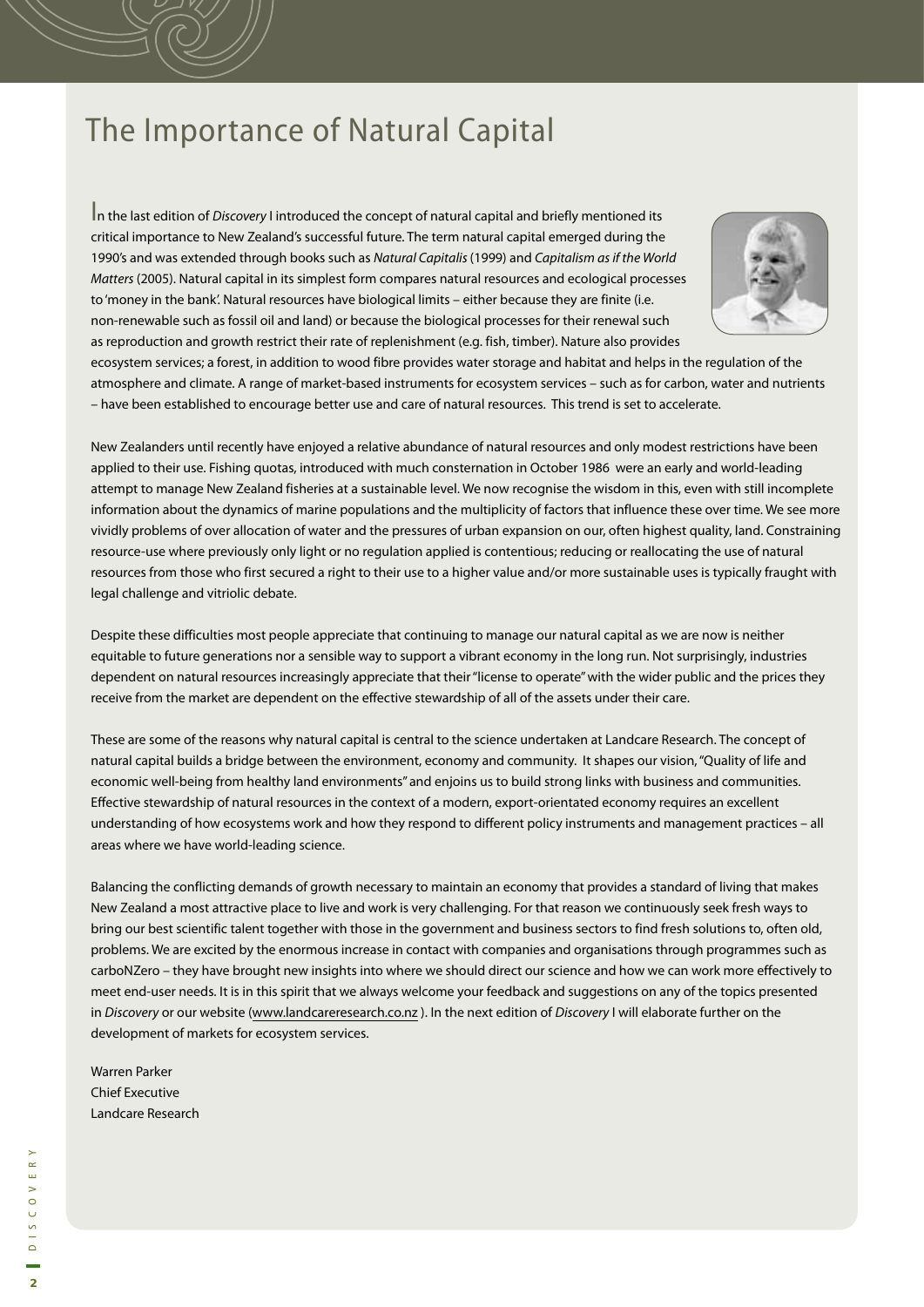### Re-defining the Big Ice

New Zealand scientists have taken a big step to ensuring ongoing protection of Antarctica.

Led by Fraser Morgan, Landcare Research scientists have undertaken a classification of the physical environment of the entire continent, which is now considered the leading environmental information database for the continent.

The classification, called Environmental Domains of Antarctica, highlights environmental variables that can be used for a range of management activities in Antarctica including prioritising sites for protection and ongoing environmental monitoring.

As a party to the Antarctica Treaty and its protocol on environmental protection, New Zealand is committed to the protection of Antarctica and its dependent and associated ecosystems.

However, until now there has been no environmental or geographic framework to identify and implement a representative network of specially protected areas.

The new classification builds on the success Landcare Research scientists achieved in developing a classification of New Zealand's terrestrial environments (Land Environments of New Zealand or LENZ) and utilised eight environmental variables including temperature, solar radiation, wind speed, geology, land cover and slope.

"Protected areas are important worldwide, Antarctica included,

and we are increasingly developing a systematic approach to ensure they truly represent values we need to protect," Dr Harry Keys from the Department of Conservation says.

"We need a good, solid scientific rationale to make protected areas fit into a wider system."

While the idea of an environmental classification for Antarctica is not new, the ability to create an objective classification has come about in the last 5 years through the combination of increased computing power and access to a variety of climate and geology databases. Mr Morgan says two key differences are apparent with the new approach.

"Firstly, numerical data layers are used to describe various fundamental aspects of Antarctica's climate, ice cover and geology. Secondly, a computerised classification procedure is used that allows similar environments, including small distinctive environments that are otherwise easily overlooked at the continental scale, to be grouped based on their environmental character regardless of their geographical location."

Antarctica New Zealand's Environmental Manager Neil Gilbert says the framework solves a "nutty" problem – developing a consistent framework for protected areas - that had perplexed the Antarctic community for a decade. Treaty members will decide in June whether to adopt the framework.

**Fraser Morgan**

Landcare Research, Hamilton morganf@landcareresearch.co.nz

| $H - I$ |  |
|---------|--|
|         |  |

**Contact:**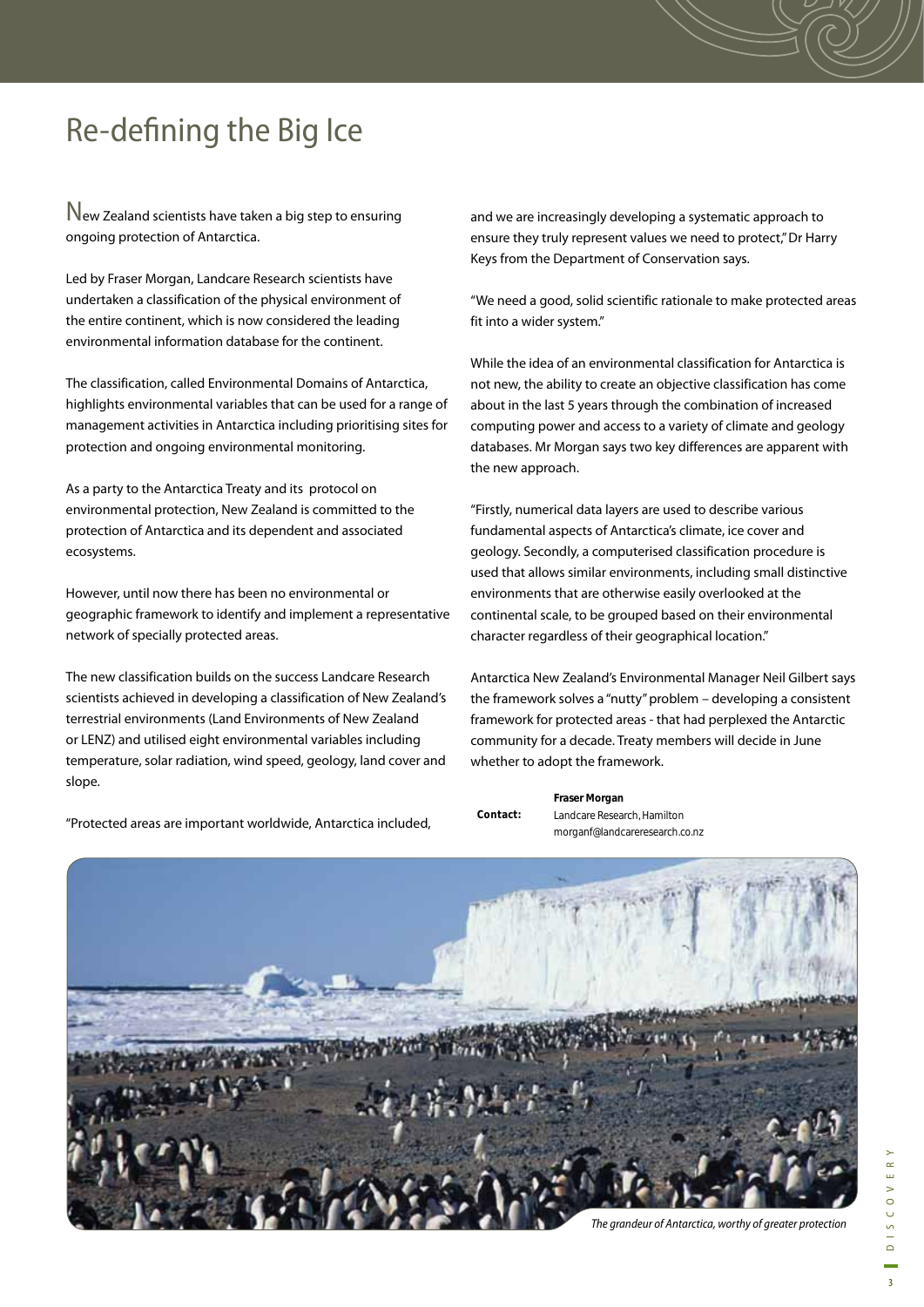#### Protecting a Diverse Environment (continued from Page1)

Today's mixed native-exotic dryland communities have been created in the past 800 years, are unstable, and derived from firesensitive shrubland and dry forest ecosystems. With reductions in fire and grazing, many naturally revert to a variety of woody states, generally without passing back through tussock grassland. These new woody communities are mixtures of native and exotic species with variable seed sources, dispersal agents, pests and weeds.

Landcare Research leads a dryland research programme that aims to build an understanding of the ecology of dryland woody plant species – such as present distributions, succession pathways and rates, traits, and factors that control and limit their spread. Researchers want to apply this knowledge to develop and test low input methods for facilitating indigenous woody plant succession in the field.

The programme is also investigating effects of re-establishment of woody plants on the security and abundance of native species. The recovery of woody vegetation may provide native species with increased food sources, shelter from climatic extremes, and refuge from predators. Lower rabbit numbers than in grassland might mean fewer large predators, and the need for conservation intervention to maintain many threatened species may be reduced. To test these ideas, biodiversity surveys like the one pictured above are a key strand of the project.

These surveys aim to quantify the bird, lizard, invertebrate, and plant biodiversity associated with different woody communities in the dryland zone, so researchers can better understand benefits and drawbacks of woody succession, and predict some of the changes that will occur in indigenous communities as succession proceeds. Each survey of the biodiversity is a big undertaking, says researcher Dr Deb Wilson.

"We generally have eight staff for eight or nine days at each site and because we're looking across different biotic groups we require a variety of specialist skills and expertise. The terrain is rugged and the sites need to be extensive in order to adequately sample the different groups of animals, particularly birds with their large ranges. Therefore the logistics of such a survey are considerable."

Project leader Dr Susan Walker says the dryland research programme is hugely important.

"Many indigenous species are regionally threatened, concentrated in small refuges, with reduced regeneration, compromised genetic structure, and limited resilience, and are progressively disappearing from regional gene pools. Although strongly modified from their original states, remaining dryland communities and species are of major significance, representing all that remains of a unique and diverse ecological zone and its potential for restoration," she says.

|          | Dr Susan Walker                |
|----------|--------------------------------|
| Contact: | Landcare Research, Dunedin     |
|          | walkers@landcareresearch.co.nz |



A Central Otago ground weta.



Kate Ladley & Kev Drew talk tactics.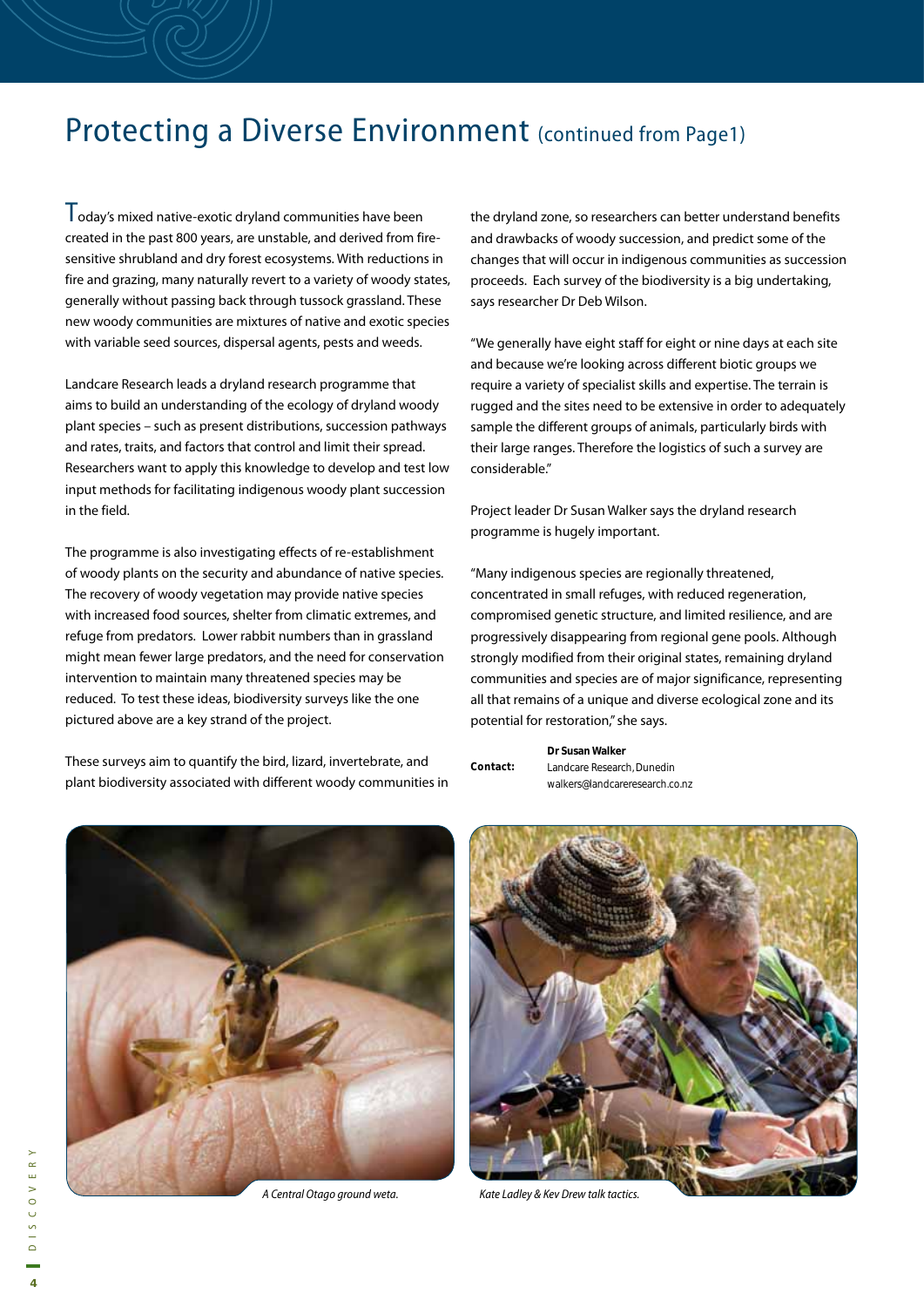### Ground-breaking 1080 Research

New work by Landcare Research shows that in future 1080 application levels could potentially be reduced by 80%. Two years of field trials in central North Island managed good possum control using only a few hundred grams of poison bait per hectare.

Further work is required to refine the innovative approach, but the results have immense significance for aerial control operations, including substantial reductions in the amount of toxin being applied to the environment, which in turn could greatly reduce costs and non-target deaths.

In the 1980s, it was not uncommon for control operators engaged in aerial poisoning of possums to use 10 kg or more of bait per hectare. Landcare Research, funded by FRST, DOC, and AHB, showed that this could be reduced to between two and five kilograms of poison baits per hectare through using GPS in aircraft to ensure more uniform ground coverage along with better quality control of baits.

The recent success with several hundred grams of bait per hectare stemmed from research identifiying the likelihood that some pests survived after eating small pieces of bait – pellets that had broken during sowing, on impact, or had been partially eaten by another animal. It's also likely that some pests were chased away from bait they were eating by other animals.

Previous observations showed a possum that had consumed a small sublethal amount of 1080 would need to find and eat another piece of bait within about half an hour or so for the poison to be effective.

The Landcare Research scientists investigated ways of ensuring almost every pest encounter with toxic bait was a lethal one. They found that both trickle-sowing of bait in strips, and placing it in clusters within strips resulted in as good or better kills of possums, rats and mice than the current aerial method of broadcasting the baits over a wide area.

Landcare Research scientist Dr Graham Nugent says the trials confirmed that with current broadcast sowing methods, prefeeding and higher sowing rates were needed to get good control of possums and rats. But, more importantly, the trials indentified that the likely reason for that was the need for some pests to quickly find more than one piece of bait to be killed.

"Because 1080 acts quite quickly, some possums and rats needed to find a second bait in not much more than half an hour to get a full lethal dose. Obviously, sowing more bait helps with that, and prefeeding does too by teaching them where to look for bait," Dr Nugent says.

"The problem is largely bait fragmentation. Although baits start out with each one being big enough to kill even a large possum, some break into bits when spun out of the aircraft, or when they hit a tree trunk or the ground. Possums often only eat part of a bait, so you end up with some bait fragments that cannot by

Continues next page

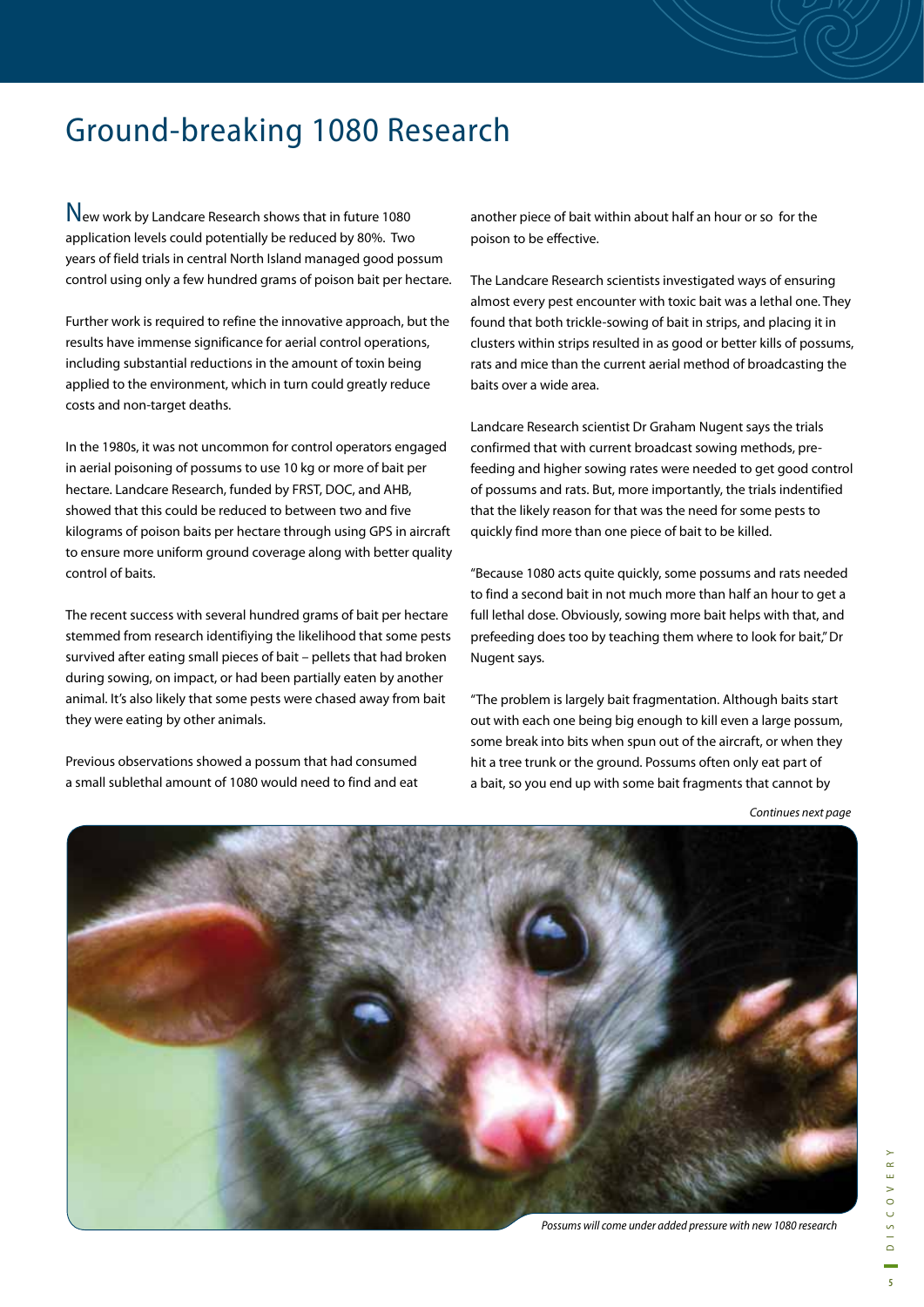themselves kill the next pest that comes along. Possums and rats may also survive when they get chased away from bait by another animal before they have had time to eat enough bait to kill them."

Dr Nugent and his colleague Bruce Warburton now believe that rather than making sure pests can find two or more baits should they need to, a better solution may be to ensure that every encounter with toxic bait is with an amount guaranteed to be lethal.

To test this idea they compared control effectiveness when bait was broadcast evenly and when it was placed in a small number of precisely sown bait strips or clusters, and found they got as good or better kills of possums, rats, and mice even when the amount of precisely sown bait was 80% less than in typical aerial operations.

## The Importance of Islands

 $\overline{A}$  leading conservation scientist is urging New Zealanders to think more about the importance and care of our many offshore islands as they fish, dive, boat, sail and swim this summer.

Dr Peter Bellingham says the importance of our islands and seabirds and the role they play in biodiversity, conservation and ecosystem processes is underestimated by many New Zealanders and he's urging some reflection over the summer.

He refers to our islands as the "cradle of New Zealand civilisation" and seabirds as "ecological engineers" due to their crucial yet largely ignored importance.

Islands were historically centres for Maori culture and resource use and over the years have become an important focus for conservation biology such as pest eradications, species transfers and restoration techniques.

Most recently islands have become very important for conservation and research.

That research includes collaboration with Hauraki iwi on management of petrel, studying the ecosystem consequences of rat invasions, better understanding the role of seabirds as ecological engineers and studying the concept of nutrients being spread by seabirds from the sea onto land.

"The big advantage of using very little toxic bait is that almost all of it goes into the pests, leaving hardly any to affect other species, which would allay many of the social concerns about 1080. We think this is the future for 1080 over the next decade or so, while we progress our research on new alternatives to further minimise 1080 use," Dr Nugent says.

The latest breakthrough is underpinned by many years of comprehensive research by Landcare Research into possum behaviour and ecology, control strategies and technologies, toxicology, bait quality, and mathematical modelling.

|          | Dr Graham Nugent               |  |
|----------|--------------------------------|--|
| Contact: | Landcare Research, Lincoln     |  |
|          | nugentg@landcareresearch.co.nz |  |

#### **Some facts:**

**New Zealand is the "seabird capital" of the world.** 

- **Of the 350 seabird species around the world, New Zealand has 140 .**
- **84 species breed in New Zealand making this the largest seabird fauna anywhere.**
- **35 species breed nowhere else but New Zealand.**

Our islands face ongoing threats including new invasions, growing tourism pressure, depletion of fisheries and global change with its effects on sea temperature and sea levels.

|          | Dr Peter Bellingham                |  |
|----------|------------------------------------|--|
| Contact: | Landcare Research, Lincoln         |  |
|          | bellinghamp@landcareresearch.co.nz |  |



Aorangaia, a rat free island in the Poor Knights Islands.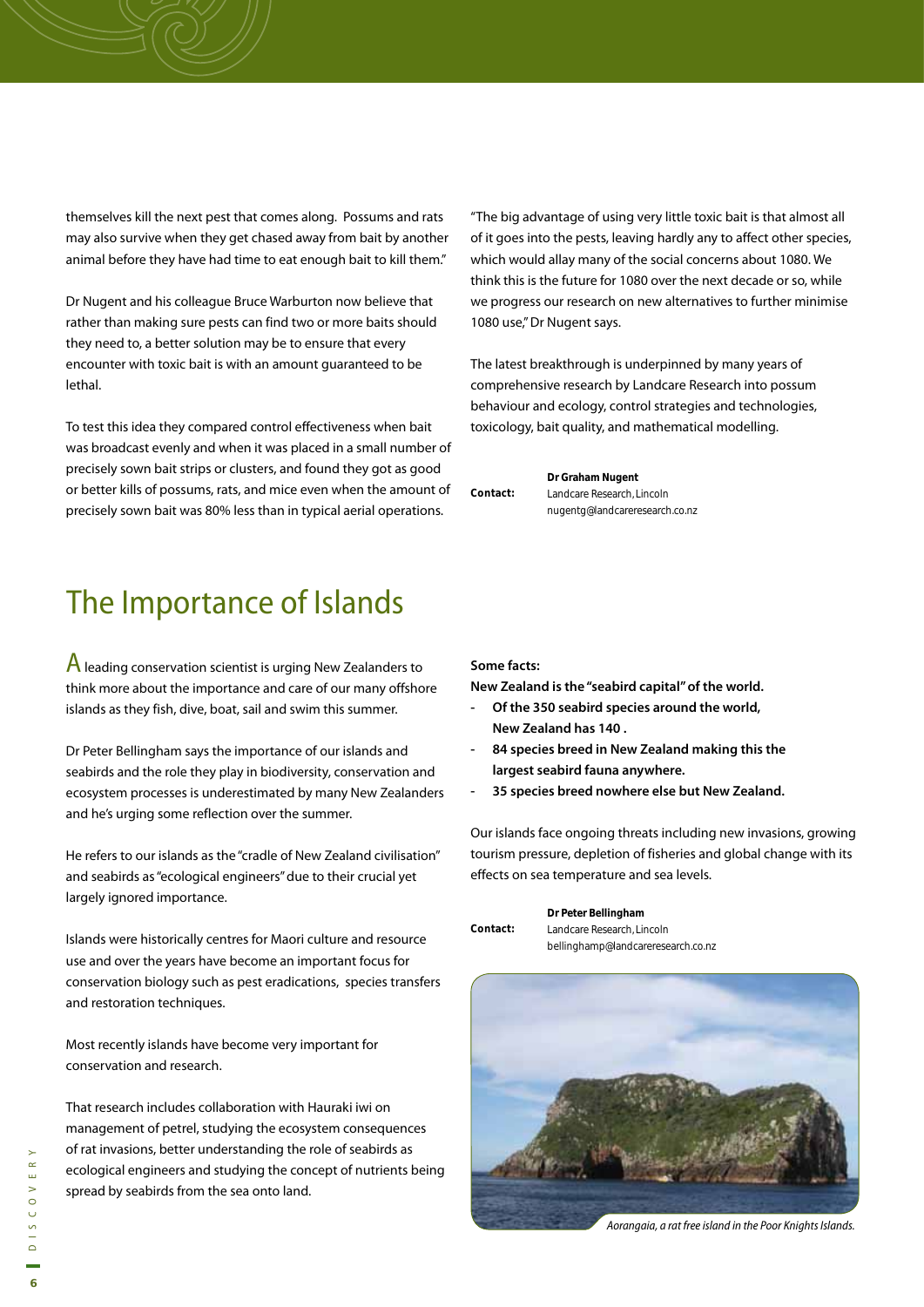## Developing Rural Māori Tourism

 $\mathsf{T}$ ūhoe tourism is taking off thanks in part to the contribution of Landcare Research staff.

Several businesses that showcase Te Urewera National Park's natural beauty and strong Māori heritage have been established and supported during a four-year programme funded by the Foundation for Research, Science and Technology (FRST) to help rural iwi develop new Māori tourism products and businesses. Another two businesses in the area have used the programme to strengthen their own business opportunities.

The project, led by Dr Chrys Horn, focuses on fostering the development of Māori tourism through learning how to work with businesses to understand their needs and researching demand for Māori tourism and demand for products with some Māori "flavour".

The work had two key components; establishing what activities tourists are interested in, and overcoming barriers to Māori participation in tourism ventures.

"Initially we explored the issues they are facing and the problems they have encountered in trying to develop business," Dr Horn says.

Dr Horn says those barriers include the extreme isolation of Te Urewera National Park and poor infrastructure such as lack of phone coverage and poor roading.

"It is clear that it takes more to run a business in an isolated rural area than in city because simple issues that many of us take for

granted become major impediments – lack of access to lawyers, accountants, agents and marketing professionals. It's also difficult to participate on training courses because that involves travel to distant centres like Rotorua and Whakatane."

Researchers also aimed to help individuals plan and establish tourism businesses. They evaluated how to help businesses deal with the information being produced and sought to understand more how people learn about business and to see what strategies are needed to get people through the problems they strike.

"Anyone who has capacity gets a lot landed on them. If you're a natural leader and if you have good networks you'll be asked to do a great deal. You'll be the person people come to for help and it's quite hard for those people to say no."

Already there's interest in the research from other Māori groups investigating the establishment their own tourism initiatives and Dr Horn believes that signals a positive future.

"It's not just development of a business, it's development of a network and helping them think about bringing people together to get the word out and bring customers in."

http://www.teurewera.co.nz/index.htm

**Dr Chrys Horn** Landcare Research, Lincoln hornc@landcareresearch.co.nz **Contact:**